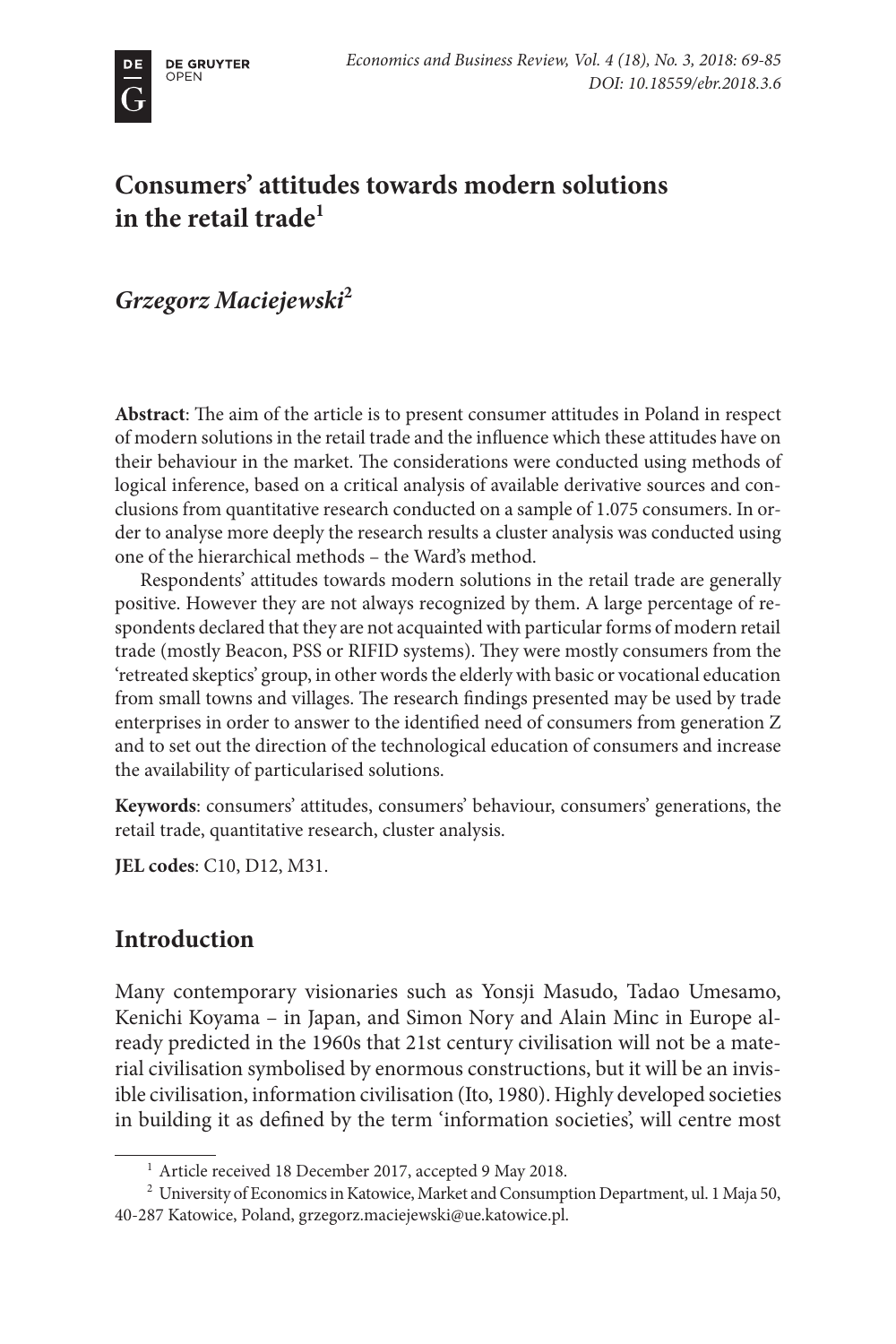of their efforts on generating, storing, distributing, receiving and using information (Goban-Klas & Sienkiewicz, 1999; Biswas & Roy, 2018). It is apparent from the perspective of the second decade of the 21st century that these words were prophetic. The technological and economic progress, unprecedented so far, accompanying the social changes, transformed contemporary man into a creature defined by the term 'homo interneticus' – a working, buying, relaxing man, who pays in virtual reality.

Currently the key target group for many manufacturers and sellers is being constituted by Y generation consumers (Foscht, Schloffer, Iii, & Chia, 2009), born in the years 1981-1999 (Bolton et al., 2013), defined as well as "Millenials", "searching generation", "Internet generation" (Littman, 2008; Van den Berch & Behrer, 2012) as well the Z generation coming behind them, also called "screen generation" by sociologists. In case of the Y generation and the youngest Z generation we may observe that the boundaries between them tend to overlap. Some authors state that the Z generation consists of persons born after 1955 (Seppanen & Gualtieri, 2012), whereas others that they are all born after 2000 (Richard K. Miller and Associates, 2011), although there is no consensus in Polish and foreign literature with reference to the scope of these years (Gołąb-Andrzejczak, 2014). What is significant, however, is that these are persons born in the years of information technology (Knežević & Delić, 2017). The Internet was present in their lives since their youngest years as well as the virtual world and technological gadgets. They are called 'welfare kids' equipped with their smart-phones and tablets. Their greatest skill, as can be seen from the above, is due to their birth in the years of IT boom. Thanks to that they are perfectly oriented in various kinds of technical novelties and their entire life revolves around a virtual world.

New generations of consumers require new strategies and forms of selling from retail trade enterprises (Maciejewski, 2016; Samoggia & Nicolodi, 2017). It does not concern only new trade formats, offering goods and services searched by consumers at a relevant time, place and at a possibly acceptable price, but it also concerns the implementation of technological solutions facilitating consumers to make a decision and do their shopping (Kushwaha, Ubeja, & Chatterjee, 2017). We need to pose a question here if the proposed solutions, such as self-service checkouts, self-service scales or intelligent shopping trolleys are accepted by consumers? How common can this acceptance be? Which groups of consumers use each solution and which ones are rather distant or do not know them at all?

This article is empirical. Its objective is the demonstration of identified attitudes of contemporary consumers towards contemporary solutions in retail trade and transferring these attitudes to their market behaviours. The hypothesis which was verified during the research assumed that consumers' attitudes towards modern solutions in retail trade are positive, however their strength (power) is conditioned by demographic and the personality features of respondents. The source background of the considerations presented is constituted by source literature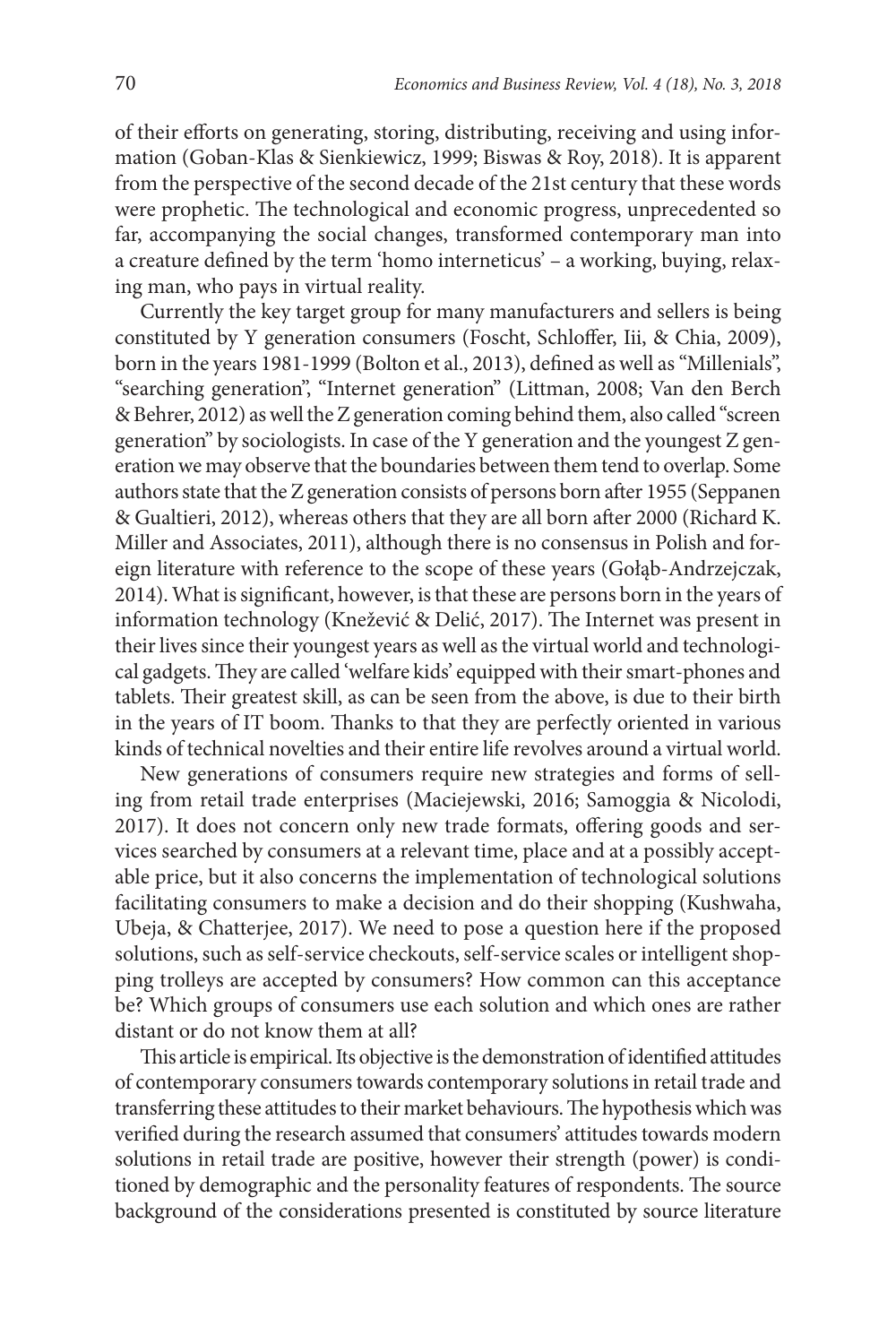and the author's primary research conducted within the research project titled "Retail trade and services in Poland – consumer's perspective" implemented in the years 2016-2017. This paper is organised as follows: section 1 deals with the literature review of the impact of attitudes on consumer behaviour and modern solutions in the retail trade; section 2 describes the data and methodology used; section 3 presents the results of the research and the procedure of grouping the consumers studied in terms of their attitude to modern solutions in the retail trade. The last section includes a summary of the main results of the paper.

# **1. Theoretical framework**

#### **1.1. Attitudes in consumer behaviour**

Consumers' attitudes have been the subject of marketing research for many years. The reason for researchers' interest is the possibility of shaping attitudes by means of marketing instruments and the influence of such shaped attitudes on consumer market behaviour. The source literature may even present the view that behaviour may be somewhat the "end product" of attitude and although the relationship between attitudes and behaviours is not so evident and simple the influence of attitudes on behaviour is an unquestionable fact (Falkowski & Tyszka, 2009; Hoyer, MacInnis, & Pieters, 2013).

While conducting the search for source literature we may encounter many varied definitions of the term "attitude". The differences among them are the result of different theoretical concepts approved by authors. In addition the fact to which aspect a given author pays attention is very significant (Albarracin & Shavitt, 2018). Following Rudnicki (2012) we may distinguish three groups of definitions of attitudes. These are:

- 1. Definitions referring to a behaviourist tradition or psychology of learning. They define attitudes as some kind of dispositions for behaving in an organised way. Moreover they focus on a person's behaviour and their reactions towards objects (including social ones).
- 2. Definitions referring to a sociological concept. The attitude is defined here as a relatively permanent emotional or evaluating attitude to an object or tendency for the attitude to occur and it may be positive, negative or neutral. This group of definitions focuses primarily on the observer's attitude towards the object.
- 3. Definitions referring to psychological cognitive theories. They emphasise that the attitude is related not only to specific behaviour or attitude, but also to cognitive elements.

Marketing literature most frequently presents definitions of attitude referring to a sociological concept. Such understanding of attitude was assumed in this article as well.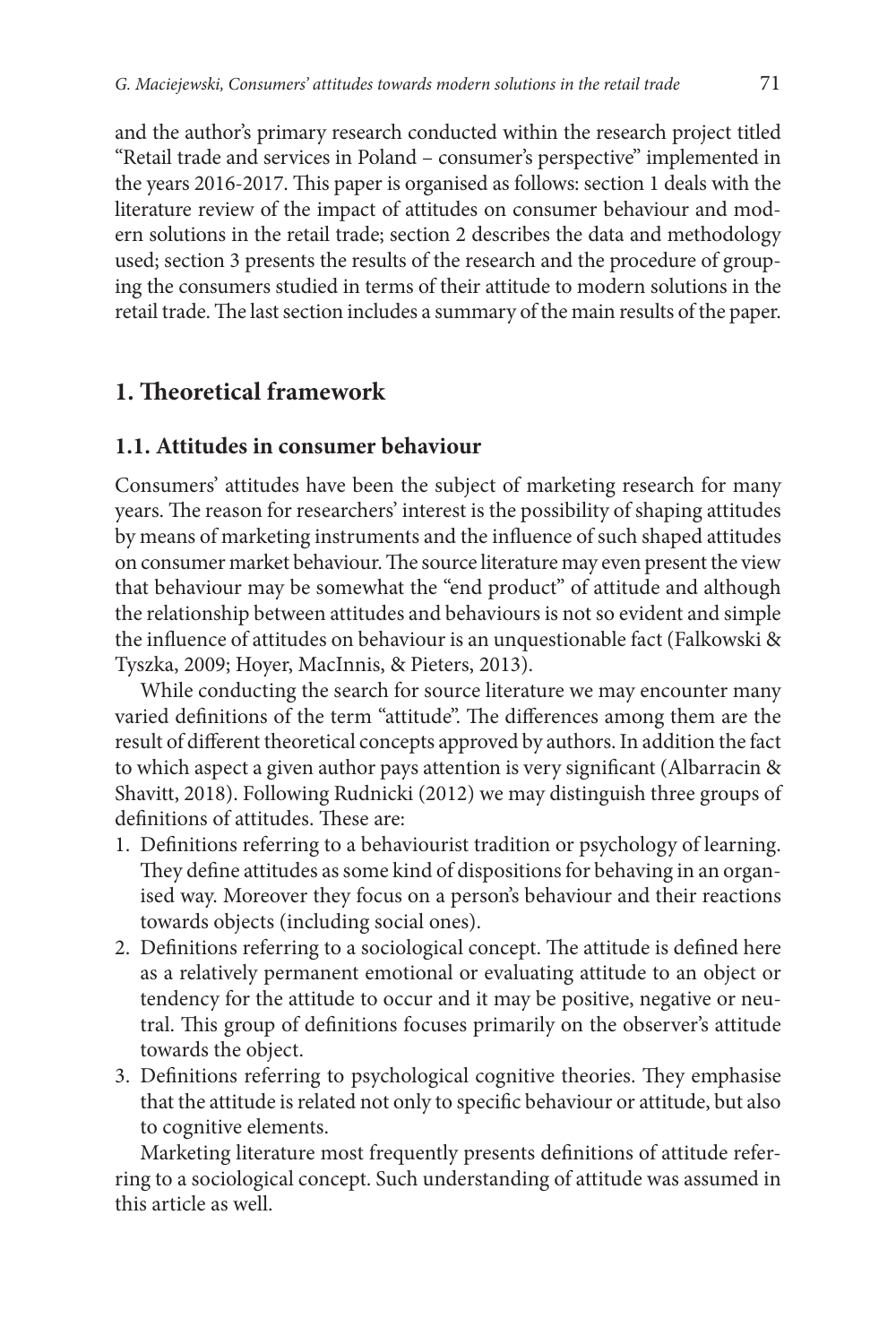Everything and everyone may be the object of attitude: from material and abstract things, through people or groups of people, to ideas, behaviours, religion, culture, etc. (Wojciszke, 2011). The belief prevailed among researchers for many years that attitudes had to comprise three elements:

- cognitive (what a person thinks about the object of attitude);
- emotional (what a person feels towards the object);
- behavioural (how a person behaves towards the object of attitude).

It was assumed as well that these elements must be coherent. Currently it is thought that although attitudes must comprise all three elements they do not have to be coherent with each other (Stasiuk & Maison, 2014). Otherwise there are such attitudes which are predominantly based only on one of these elements. It means that attitudes are formed as a result of the advantage of one element over others. Other elements may not be identified at all. It sometimes occurs that a consumer likes or dislikes a given product, but when asked for reasons they cannot specify them. On the other hand, there may occur a situation, in which the same consumer is familiar with opinions about a given product, however, this product does not evoke any emotions. Another time a consumer does not feel any emotions nor any beliefs, in spite of his specific behaviour (Trojanowski, 2013; Taranko, 2017).

Despite different approaches to the very notion of attitude researchers agree that attitudes have two significant features: mark and strain (strength). Attitude mark indicates that it is positive  $(+)$ , negative  $(-)$  or neither positive – nor negative (0), or indifferent in a situation when a person does not agree with positive or negative statements towards the object of attitude or is ambivalent in a situation when a person agrees with both positive and negative statements (Stasiuk & Maison 2014). The person's approach to the object of attitude is expressed in the form of emotions, feelings, possessing beliefs evaluating this object or in a form of tendency to a specific behaviour. It is necessary to become aware of a certain relation between one's own situation and the object of attitude to observe a positive or negative attitude in a given person.

The strength of attitude defines, in turn, to what extent the attitude is positive or negative, that is, if it is weak or strong. Both a mark and the strength of attitude define its regulatory functions. Hence theoretically dependant on whether the given attitude is negative or positive, a person should demonstrate reactions of avoiding an object (in case of a negative attitude) or wish to acquire it (for a positive attitude). However the strength of attitude is reflected in the conditions of its modification. A relatively weak attitude easily succumbs to changes, a strong attitude, on the other hand, definitely succumbs in a more difficult way.

The properties of attitude demonstrated prove its subsequent characteristic feature, namely its considerable durability (Maison, 2004; Rudnicki, 2012). Attitudes are relatively permanent and easily succumb to changes in time. The durability of attitude is apparently related to its strength. Although attitudes are permanent it does not mean that they cannot be changed.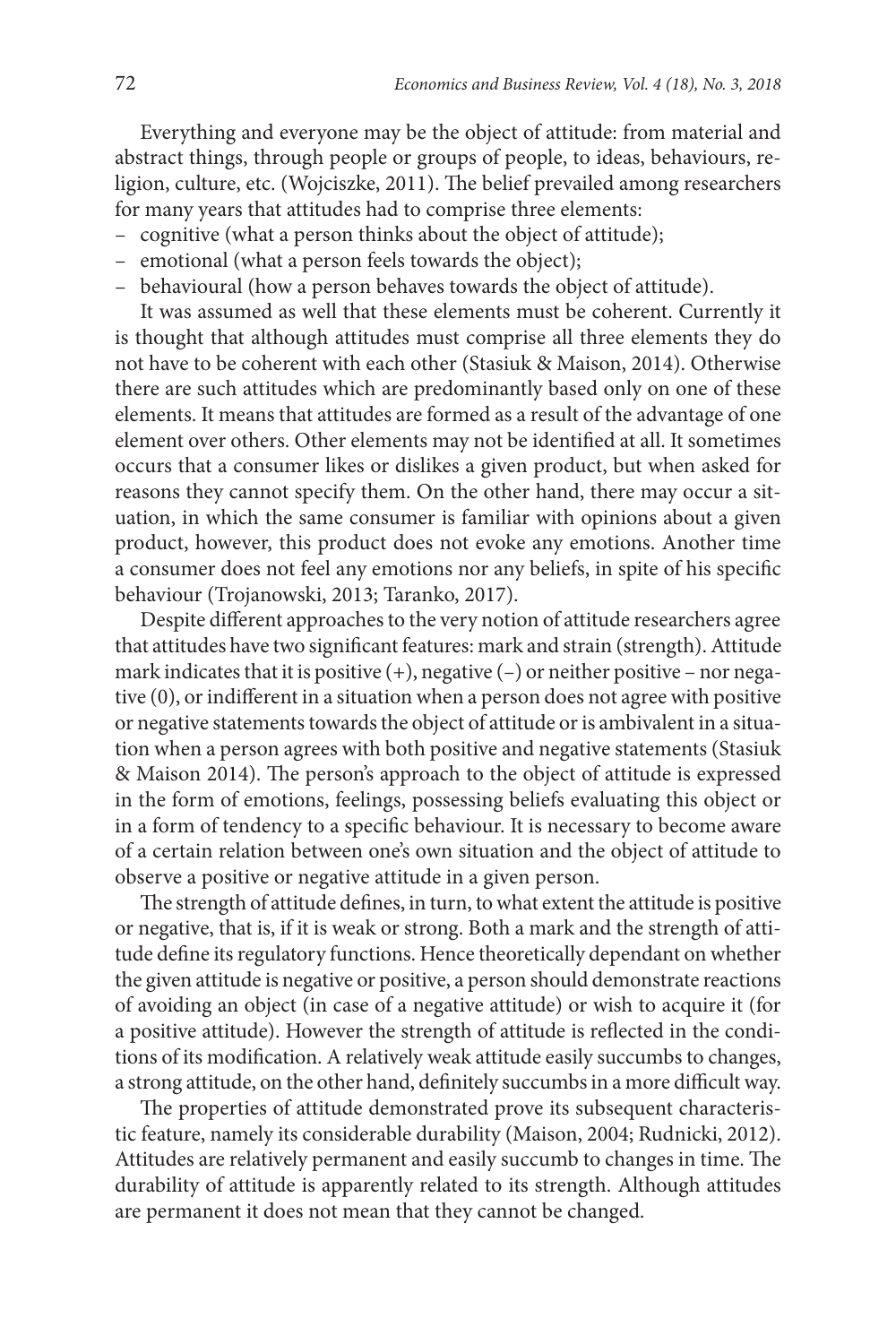#### **1.2. Contemporary solutions in trade as the object of attitudes**

Commercial companies are supported to an ever greater degree by modern technologies, which may not only modify the functioning of the company but also influence the relations with consumers – customers of the company (Luceri, Sabbadin, & Zerbini, 2017). They may serve to accelerate the process of customer service or eliminate their difficulties with shopping, related to finding a product or finding information about a product in a retail outlet or preventing discrepancies between the price at a till and the price on a shop shelf. The solutions modifying the course of the process of customer service comprise (Lipowski, 2010; Kucharska, 2014):

- self check-out systems (self check-out, self-service scales, self-service product scanning systems);
- shopping trolleys with a price scanner allowing a product price to be checked and to add up the value of goods in a trolley, the so-called Personal Shopping System – PSS;
- shopping trolleys equipped with a RFID (Radio Frequency Identification) system enabling to scan product prices placed in a trolley and to pay for all the shopping at once without the need to take out all the products at a till;
- intelligent shopping trolleys with an LCD display enabling the navigation in a shop, displaying information about current promotions, location of complementary products with reference to the ones already purchased or displaying a shopping list recorded on a smart-phone;
- intelligent shopping trolleys equipped with a Beacon system sending a radio signal transferring, directly via Bluetooth connection, information about a product just being passed by or current promotions on a customer's smart-phone;
- radio trolleys ("talking" shopping trolleys emitting through an audio system recommendations and advertisements of products situated near the customer);
- vending machines offering drinks, snacks, cigarettes, etc.;
- reverse vending machines accepting returnable packaging (bottles, cases, etc.);
- electronic queuing systems enabling the provision of a ticket and a relaxed await for one's turn in accordance with the rule "first come first served" – FCFS;
- mobile shopping assistance (devices displaying the total value of shopping, allowing for the faster location of a product on the shelves, indicating any saving within a given promotion);
- virtual advisers appearing on the websites of shops, bank, offices, institutions.

Modern technological solutions of this kind will decide the future formats of retail shops and the market success of commercial companies. In the opinion of researchers from Planet Retail RNG within a couple of years more and more sellers will be investing in technologies allowing interaction with customers, in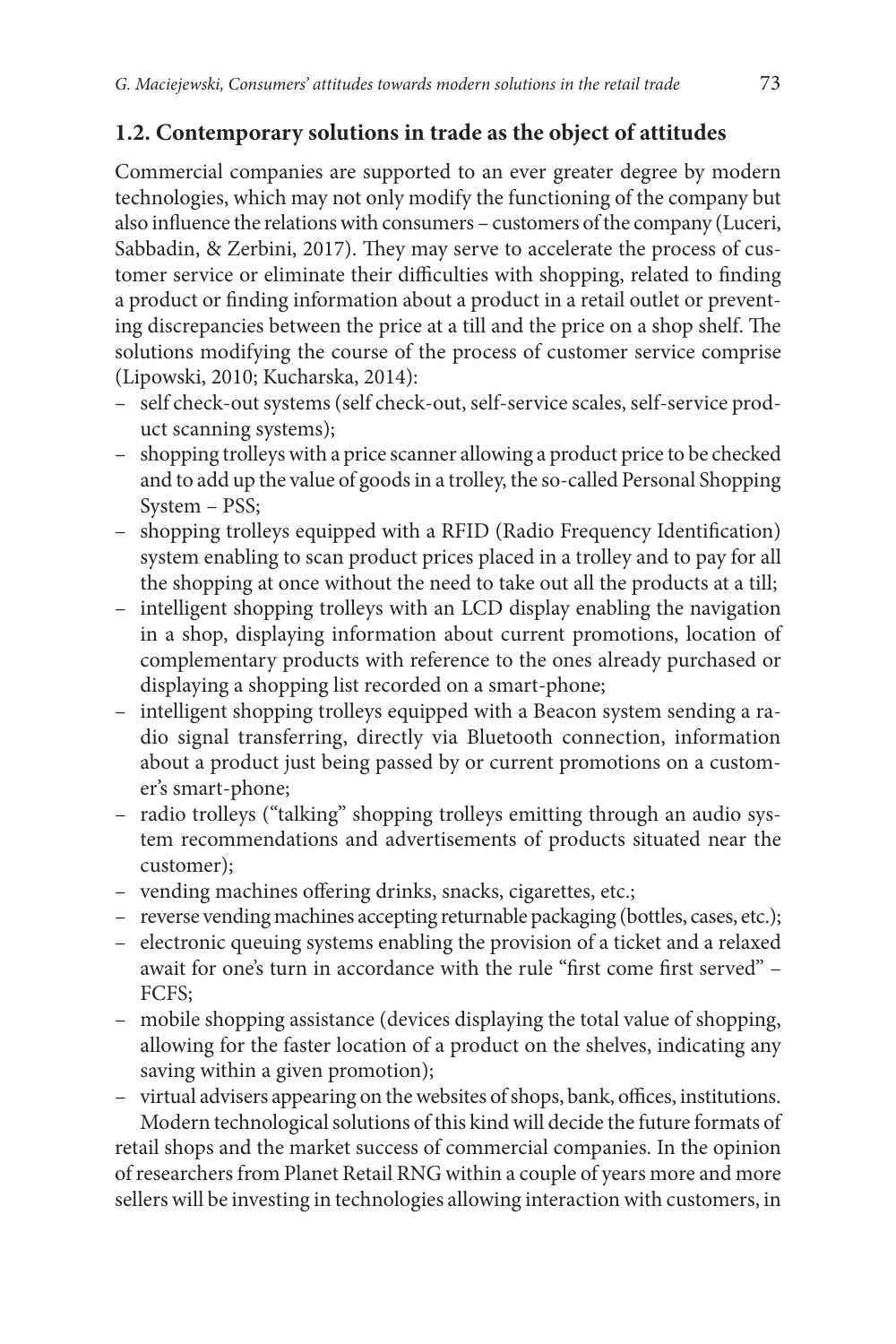particular just before making a decision about a purchase and in mobile payment systems allowing customers to make payments via a smart-phone (Planet Retail RNG, 2015). So that new technologies are accepted by customers they must be not only safe and provide privacy, but they also have to be comfortable, easily used and provide additional benefits in a form of new ways of rewarding loyalty based on personalization and digitalization.

### **2. Empirical methodology and data description**

Empirical research, the result of which was used in this article, was conducted in January and February 2017 within the afore-mentioned research project entitled "Retail trade and services in Poland – consumer's perspective" implemented in the years 2016-2017 and financed by Ministry of Science and Higher Education. The main objective of the project was the identification of purchasing behaviour and consumer opinions on the functioning of commercial and service outlets in Poland (traditional and online). The part of research conducted within the project concerned consumers' attitudes in relation to technological solutions used currently in retail outlets.

The research was conducted among non-randomly selected individual consumers. The decision on the selection of a non-random choice for the sample was mostly made due to a lack of a relevant selection report and the necessity to limit research costs. The survey methodology used in the research were online survey techniques. Adults who are the inhabitants of the Silesian province were qualified for the sample, and who were regularly shopping and using consumer services<sup>3</sup> and they responded to the invitation from the researchers and filled in a questionnaire online submitted through the research platform: surveymonkey ([www.surveymonkey.com](http://www.surveymonkey.com)). The questionnaire contained 19 content-related questions and 16 specific.<sup>4</sup> The majority of the content-related questions were formulated in the form of ordinal, bipolar, 7-degree scales. Reliability estimates of the scales used were conducted by means of calculating Cronbach's alpha co-efficient.<sup>5</sup> In addition questions in a form of boards and dichotomous, filtration questions were applied. Content-related questions

<sup>&</sup>lt;sup>3</sup> Regular shopping was assumed to be done in commercial and service institutions at least once a month.

<sup>4</sup> Including 11 dichotomous questions allowing knowledge of the respondents' attitude, to novelties, fashion, forms of spending free time, place of spending free time, care about the natural environment, timeliness of realizing obligations, healthy eating or care about one's fitness.

<sup>&</sup>lt;sup>5</sup> The data analysed in this article were collected by means of two of our own scales defining the respondents' attitudes in relation to modern technological solutions in retail trade. The first of them achieved the coefficient value  $\alpha = 0.854$ . The second,  $\alpha$  value = 0.714. If we assume that the acceptable coefficient level  $\alpha$  > 0.7, as suggested by Nunally and Bernstein (1994), then both scales may be regarded as reliable.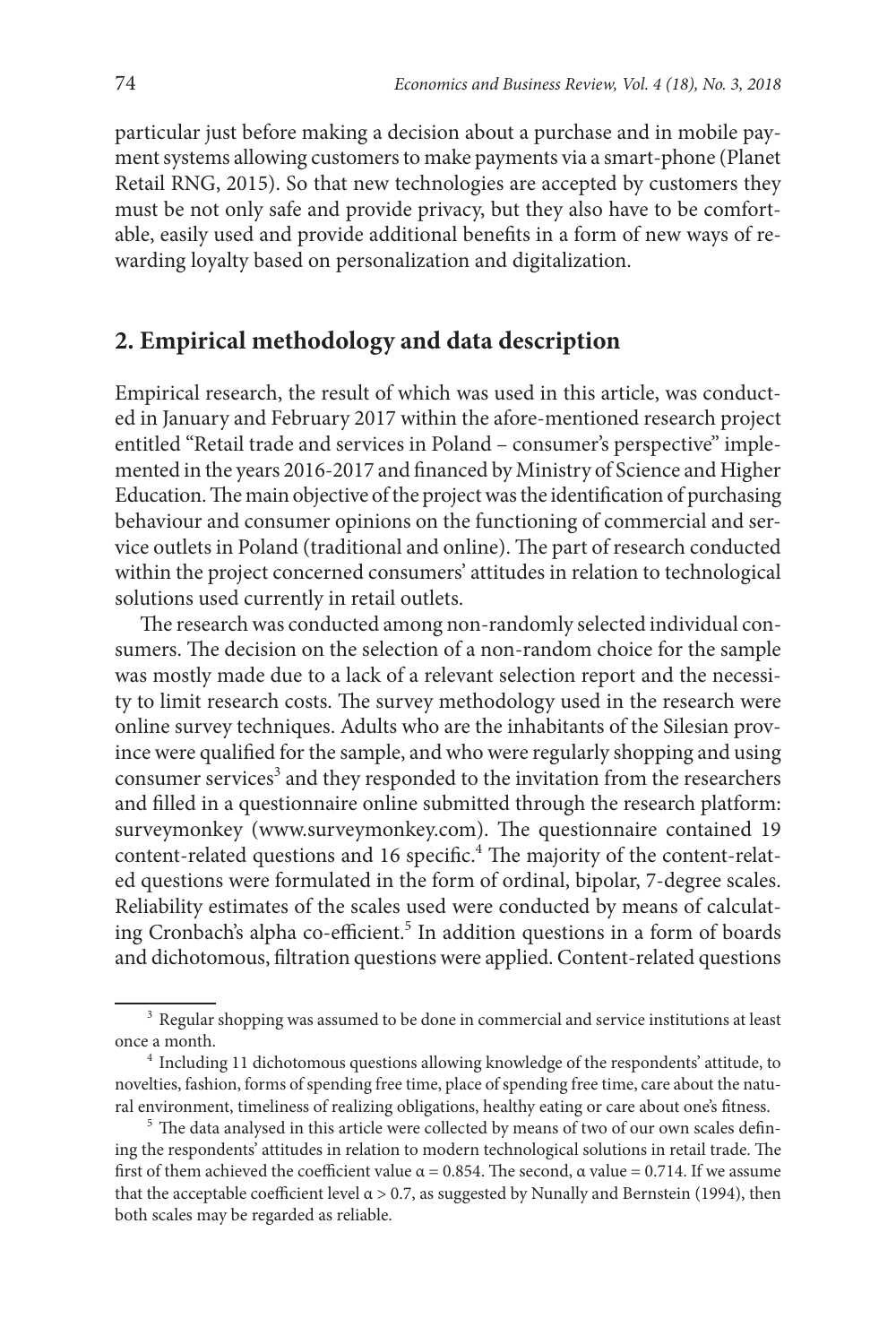were relevant to the research objectives and served to for the identify the attitudes and purchasing behaviours of respondents, as well as for the collection of respondents' opinions on the functioning of service and commercial outlets. The specifics enabled the provision of characteristics for the sample studied regardless of the demographic, economic, social and personality features of the respondents. The intention of the researchers was to achieve a sample of 1.200 consumers from the Silesian province. However as a result of the formal verification of the research material obtained, 1.075 completely and correctly completed questionnaires were qualified for the analyses.

Women were slightly more in the sample, constituting 53.2% of respondents. In general the respondents were young people aged 18-24 (30.3%) and aged 25-34 (23.1%). Thus, in accordance with categorization of generations by Brosdahl and Carpenter (2011), they represented the afore mentioned Y and Z generations. Generation X respondents, currently aged 35-54 constituted almost 30% of respondents in the sample. However baby boom generations (Boomers – born in the years 1946-1960) and the so-called silent generation (born before 1946) represented respectively 8.2% and 8.8% of respondents in the sample. Over 45% of respondents had completed secondary education, almost 40% higher education, however nearly 15% possessed only primary education and basic vocational education. People living in towns or cities prevailed among respondents (84.5%) where the most numerous group was made up of respondents from cities amounting from 101 to 200 thousand inhabitants. Country dwellers participating in the study constituted 15.5% of the respondents. The study participants, when asked about their evaluation of the financial situation of their household, most frequently admitted that it was good or average (respectively 52.8% and 33.5%). A bad or very bad situation was declared by 4.2%, however a very good one - by 8.8% of respondents.<sup>6</sup>

Apart from structure indicators, correlation coefficients and position measures, cluster analysis was used for the description of the research results. Numerous applications of cluster analysis are mentioned by Walesiak (2004, pp. 344-347). The objective of the application of cluster analysis was willingness to group and describe the consumers studied in accordance with their attitude to modern technological solutions used in the retail trade. For this purpose one of hierarchical agglomerative methods – Ward's method was used and applied with squared Euclidean distance.<sup>7</sup> The programme IBM SPSS Statistics 24 was used in all calculations.

 $6$  In the research the notion of a very good financial situation was adopted from the statement "We can afford everything"; good – "we can afford some luxury goods"; average – "we must plan bigger expenses", bad – "we can afford only the basic needs", very bad – "we cannot afford the basic needs".

 $<sup>7</sup>$  The variance analysis is used in Ward's method to estimate distances among clusters.</sup> Position measure among objects (clusters) is intra-group variance for the group arising from the combination of these objects (clusters). This method aims at minimization of the square sum of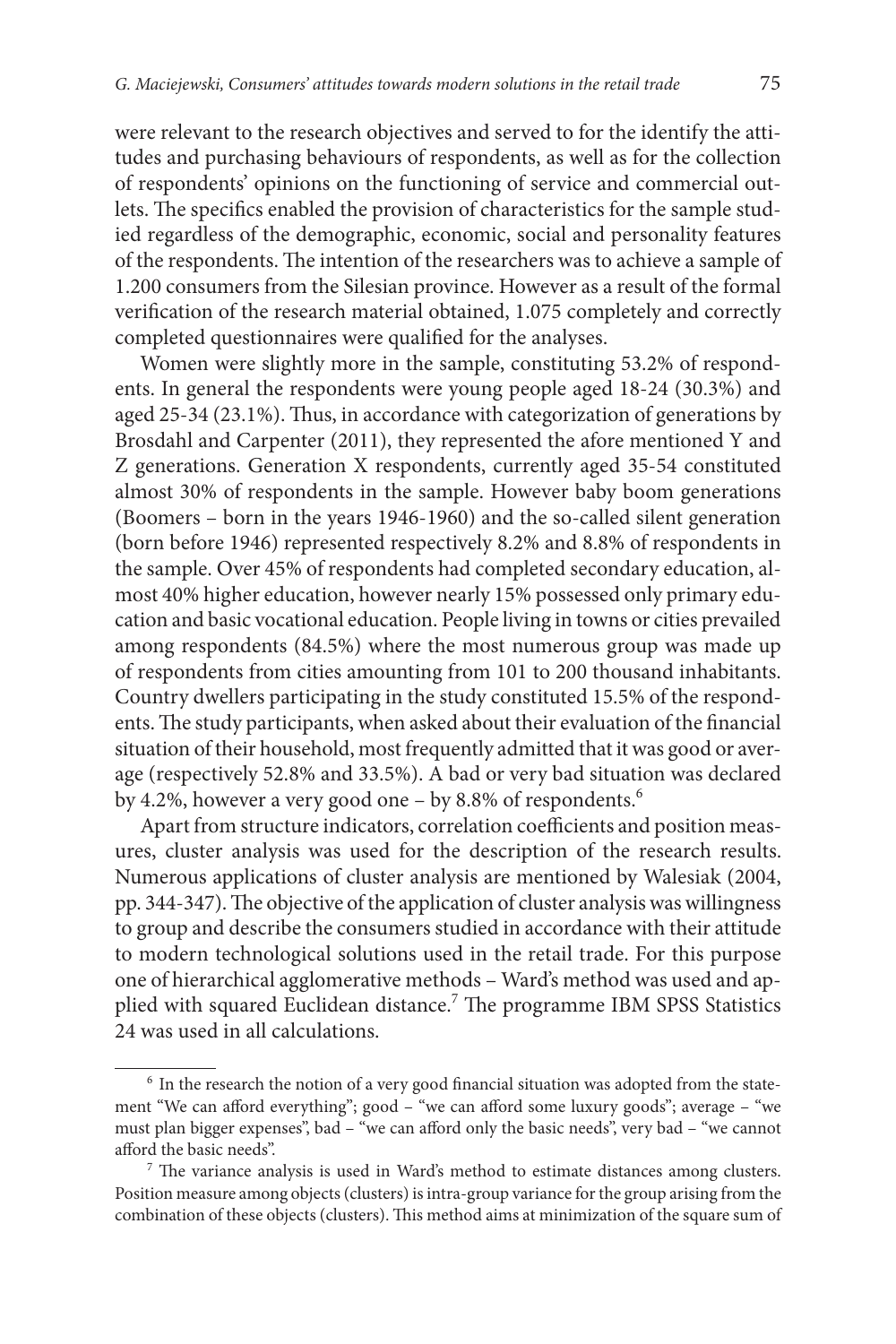# **3. Results and discussion**

While analysing the results of the research we may observe that the interviewed consumers have mostly a positive attitude towards all modern solutions in the retail trade presented to them. It is most noticeable in case of reverse vending machines accepting returnable packaging, self checkouts or electronic queuing systems, towards which over 80% of respondents declared a positive attitude. The respondents had the most negative and neutral attitudes towards virtual advisers attempting to replace on the websites of shops, banks or institutions a personal contact with a shop assistant or a clerk (Table 1).

**Table 1. The respondents' emotional attitude towards modern solutions in retail**   $\text{trade } (N = 1,075)$ 

| Specification                                                       | Attitude (in %)* |              |               |        |                |    |           |
|---------------------------------------------------------------------|------------------|--------------|---------------|--------|----------------|----|-----------|
|                                                                     | nega-<br>tive    | neu-<br>tral | posi-<br>tive | M      | Me             | Mo | <b>SD</b> |
| Self checkouts                                                      | 15.8             | 9.9          | 73.3          | 1.4846 | $\overline{c}$ | 3  | 1.8763    |
| Self-service scales                                                 | 9.8              | 8.5          | 81.7          | 1.8224 | 3              | 3  | 1.6202    |
| Shopping trolleys equipped<br>with PSS system                       | 9.1              | 11.2         | 79.7          | 1.8463 | 3              | 3  | 1.6099    |
| Intelligent shopping trolleys<br>with a display or Beacon<br>system | 13.6             | 13.1         | 73.3          | 1.5197 | $\overline{c}$ | 3  | 1.7711    |
| Intelligent shopping trolleys<br>equipped with RFID system          | 13.7             | 12.6         | 73.7          | 1.5407 | $\mathfrak{D}$ | 3  | 1.7841    |
| Vending machines                                                    | 13.9             | 14.4         | 71.7          | 1.3236 | 2              | 3  | 1.7841    |
| Reverse vending machines ac-<br>cepting returnable packaging        | 6.3              | 10.9         | 82.8          | 1.9306 | 3              | 3  | 1.4277    |
| Electronic queuing systems<br>(FCFS)                                | 10.8             | 9.0          | 80.2          | 1.7603 | 3              | 3  | 1.6708    |
| Virtual advisers                                                    | 24.8             | 21.8         | 53.4          | 0.6648 | 1              | 3  | 1.9629    |

\* Measured on a 7-degree scale, where:  $-3 - a$  definitely negative attitude, and  $+3 - a$  definitely positive attitude. A negative attitude is a sum of indications from –3 to –1, neutral 0, and a positive attitude denotes indications from +1 to +3.

Where: M – arithmetic mean, Me – median, Mo – modal value, mode, SD – standard deviation.

Source: Own research.

deviations inside clusters. Cluster differentiation measure towards average values is ESS (Error Sum of Squares), also called the sum of squared errors. Ward's method is considered very effective, although it aims at creating clusters of small size. Walesiak (2009) and Migdał-Najman & Najman (2013) write more on the method of cluster analysis.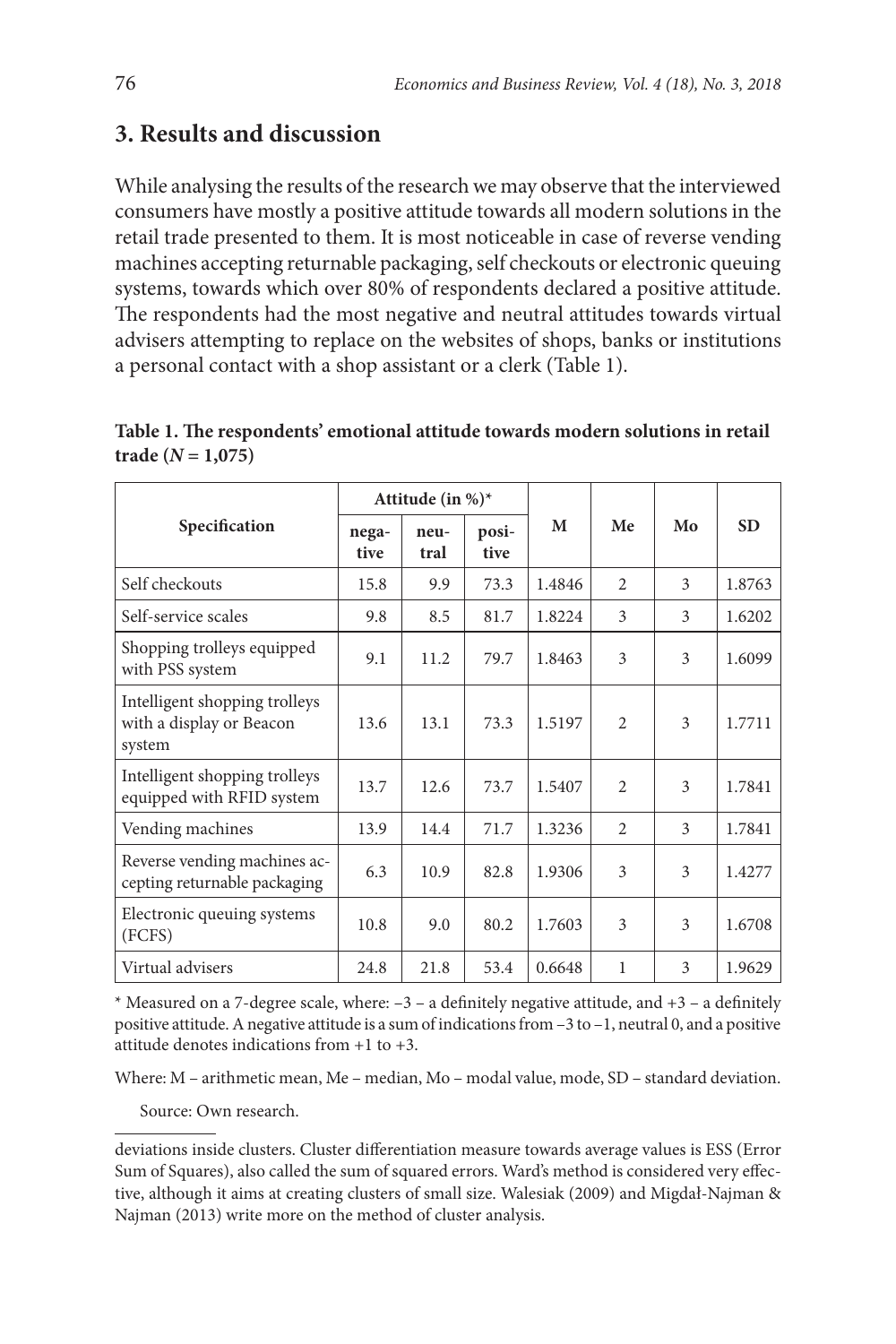Self service scales, self checkouts and vending machines may be considered modern solutions in retail trade and were the most known to the respondents. Their acquaintance is almost commonplace. The declarations of the awareness of these solutions during the research were given by nearly 100% of respondents (Table 2). Considerable awareness of a given solution by consumers may, although not necessarily have to mean that they make use of such a solution to a considerable degree. Thus in case of self service scales the declarations of awareness of such a solution were given by 97.7% of respondents, and the declaration of using it by  $81.6\%$ . However in the case of a virtual adviser  $84.0\%$ of respondents admitted that they know such a solution, but only 23.7% use it – Table 2.

**Table 2. Awareness and use of modern solutions in retail trade – the respondents'**  declarations  $(N = 1,075, in \%)$ 

| Specification                                                    | I use | I do not<br>use but I<br>intend to | I do not<br>use | I do not<br>use and<br>I do not<br>intend to | I do not<br>know |
|------------------------------------------------------------------|-------|------------------------------------|-----------------|----------------------------------------------|------------------|
| Self checkouts                                                   | 70.9  | 4.4                                | 15.9            | 6.1                                          | 2.7              |
| Self-service scales                                              | 81.6  | 5.4                                | 6.9             | 3.8                                          | 2.3              |
| Shopping trolleys equipped<br>with PSS system                    | 8.1   | 13.9                               | 13.3            | 4.8                                          | 59.9             |
| Intelligent shopping trolleys<br>with a display or Beacon system | 3.8   | 12.0                               | 11.4            | 5.6                                          | 67.0             |
| Intelligent shopping trolleys<br>equipped with RFID system       | 3.6   | 12.2.                              | 11.0            | 4.6                                          | 68.6             |
| Vending machines                                                 | 62.6  | 6.4                                | 20.3            | 7.7                                          | 3.0              |
| Reverse vending machines ac-<br>cepting returnable packaging     | 29.3  | 17.4                               | 26.3            | 6.4                                          | 20.6             |
| Electronic queuing systems<br>(FCFS)                             | 74.1  | 6.0                                | 8.1             | 5.8                                          | 6.0              |
| Virtual advisers                                                 | 23.7  | 12.4                               | 34.2            | 13.7                                         | 16.0             |

Source: Own research.

<sup>8</sup> This observation is confirmed as well by the Spearman's rank correlation coefficient and Kendall's tau b coefficient obtained which amounted, in the case of self service scales  $r<sub>s</sub> = 0.387$ ;  $\tau_b$  = 0.347, ( $p \le 0.01$ ). The significant bilateral correlations were observed as well in the case of: self checkouts  $r_s = 0.569$ ;  $\tau_b = 0.496$  ( $p \le 0.01$ ); vending machines  $r_s = 0.468$ ;  $\tau_b = 0.401$  ( $p \le 0.01$ ); FCFS  $r_s = 0.346$ ;  $τ_k = 0.308$  ( $p \le 0.01$ ); virtual advisers  $r_s = 0.419$ ;  $τ_k = 0.345$  ( $p \le 0.01$ ) and reverse vending machines accepting returnable packaging  $r = 0.216$ ;  $\tau_b = 0.184$  ( $p \le 0.01$ ).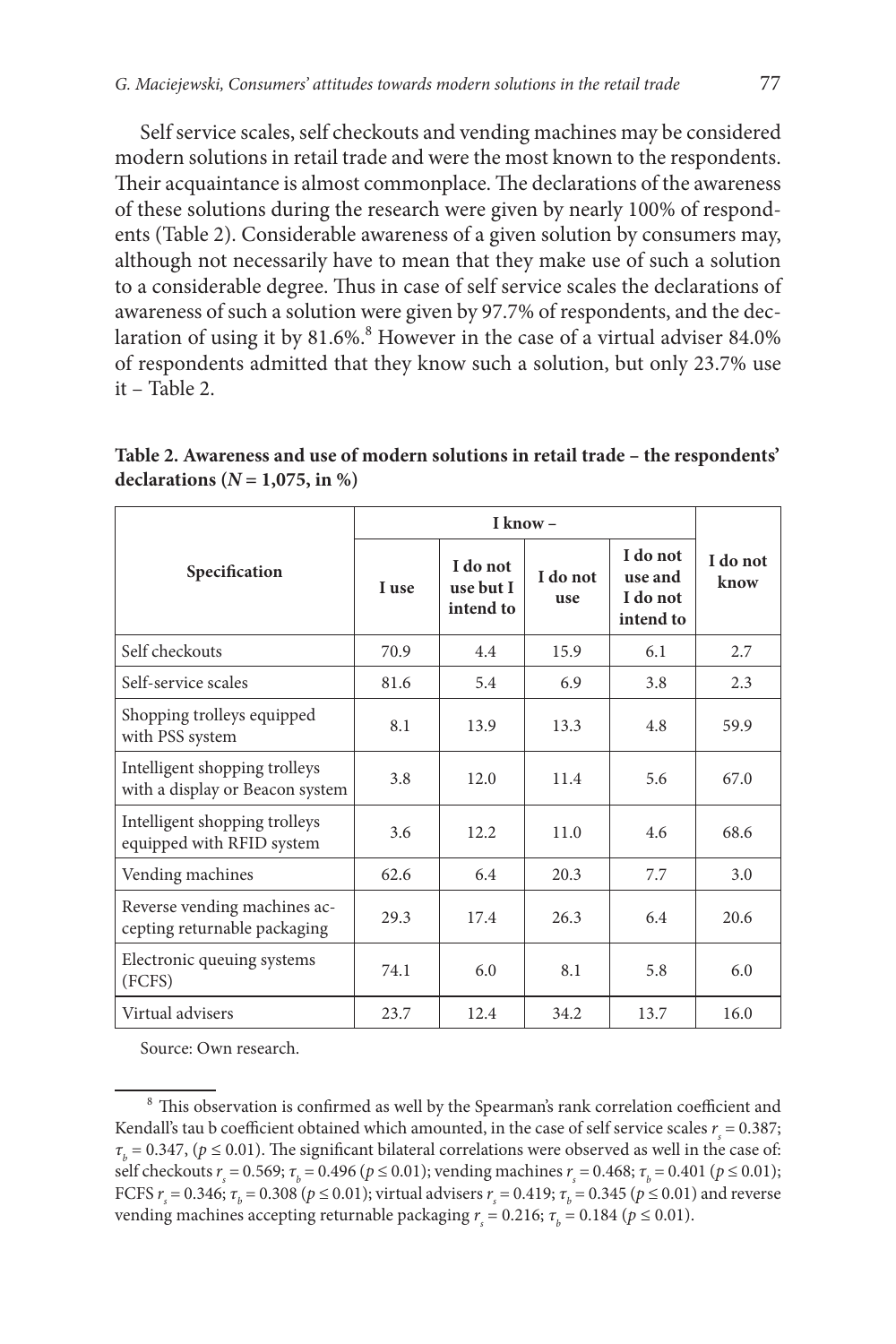On the other hand lack of awareness of a given convenience or its non-use does not always denote that a consumer has a negative attitude to it. Sometimes the very image of a specific solution by consumers and the benefits it brings causes positive reactions among them. Such solutions as trolleys with a scanner, trolleys equipped with RFID system, trolleys with a display or Beacon system, despite the fact that they are not known to nearly two thirds of potential users are positively perceived by almost three quarters of respondents (Tables 1 and 2). In this context it is also worth focusing on the variant of the response "I know – I do not use, but I intend to" – Table 2. Some consumers do not use a given solution because there are no such opportunities in their commercial outlets and they only observed it while being abroad or browsing through the press or the Internet. It is, then, a significant signal for the owners of retail shops to implement new solutions more extensively, in particular the ones which facilitate a and digital-savvy consumer to do the shopping. Such activities could become an important element of competitive advantage for them.

For the purpose of developing the analysis of the research results a procedure of grouping the consumers studied in terms of their attitude to modern solutions in retail trade was conducted. The afore-mentioned Ward's agglomerative method – one of the hierarchical methods of cluster analysis was used here. As a result of using this method a dendrogram was obtained, reflecting a hierarchical structure of a set of objects due to a decreasing similarity between them. The hierarchy obtained allows a definition of a mutual position of clusters and objects included in them. However the assumed cut-off point allowed the isolation of five relatively homogenous consumer groups.

The first group (cluster I) comprised consumers having a very positive attitude towards all modern solutions in the retail trade demonstrated in the research (the highest percentage of responses +3 or +2 on a 7-degree scale among all isolated groups). This group of consumers studied was very familiar, among all the isolated groups, with shop facilities equipped with PSS, Beacon, RFID and reverse vending machines accepting returnable packaging. Their familiarity was only slightly worse than the consumers from the fourth group. They were also people who most frequently, among all studied respondents, declared the use or the intention to use such type of devices.

57.9% of women and 42.1 % of men were in the first group. No other cluster comprised such a high percentage of women and such a low percentage of men. Analyzing the age structure 32.5% of consumers aged 18-24 (Z generation) was in this cluster, 28.9% aged 35-54 (X generation), 26.8% aged 25-34 (Y generation). The remaining 11.8% was constituted by people aged 55-64 (Boomers generation) and aged 65 and more, or the so-called silent generation. The first cluster comprised the highest percentage of consumers with secondary education (48.6%) and higher education (45.0% – the most among all analysed clusters). The cluster I comprised the most people from cities of over 200 thousand inhabitants (19.9%) in relation to other analysed groups.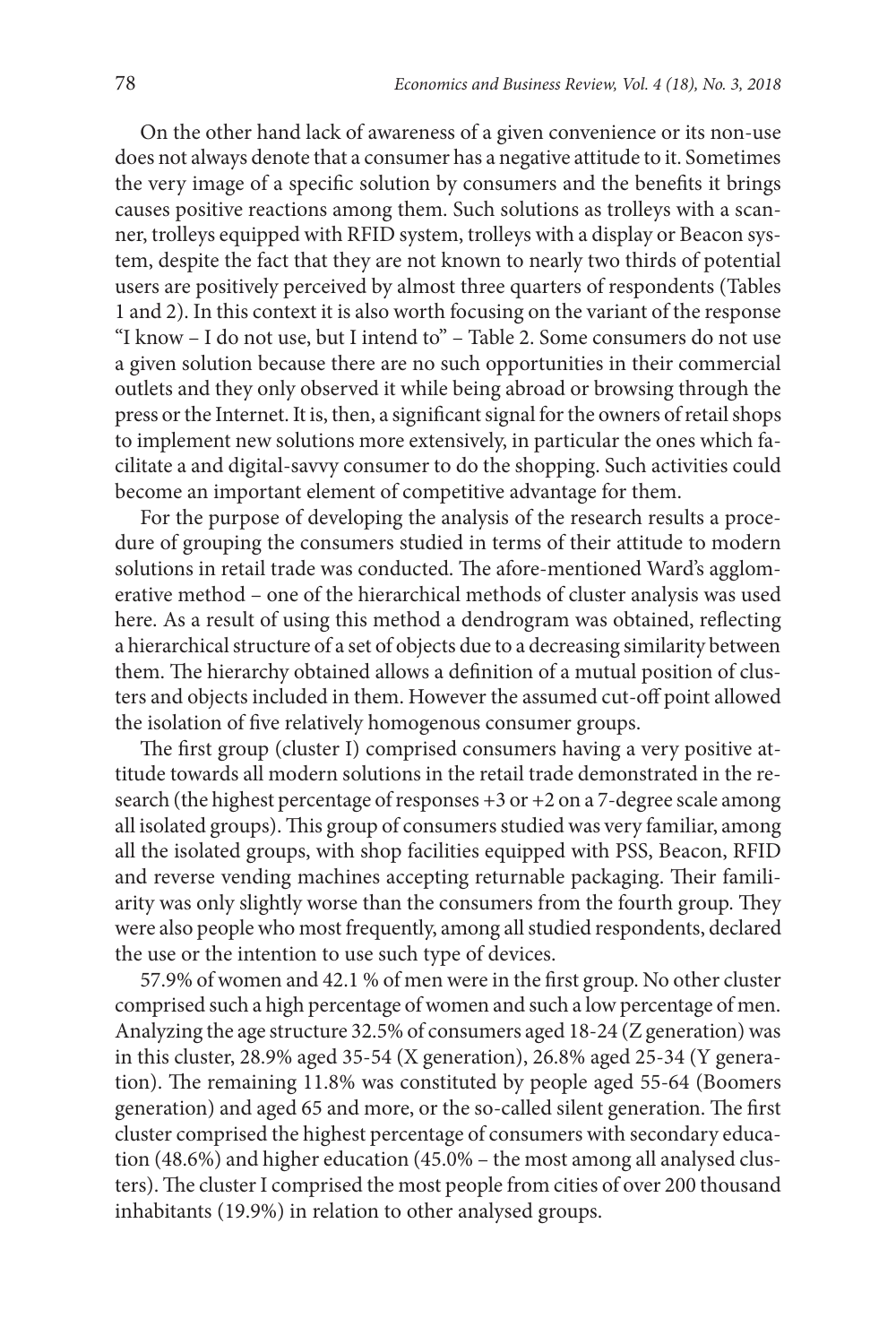The consumers creating this cluster prefer healthy eating (73.0%) and spending free time outdoors (61.4%), most preferably in an active way – 75.7% (the highest percentage among all analysed groups). In addition no other cluster comprised as many people declaring their concern for the natural environment (88.9%), care about fitness (68.2%) and enjoying novelties (30.9%). This is the only group in which the consumers enjoy "a lot going on" have an advantage over the one enjoying peace and quiet. These consumers may be defined by the term **active innovators**. They constituted a group of 40.1% of respondents in the sample.

Cluster II (the second group of respondents) is characterised the most by its indifferent attitude to modern solutions in retail trade (the most selected variant "0" on a 7-degree scale), transferred in the case of shopping trolleys equipped with PSS, Beacon and RFID systems into a negative attitude (the most, just after the fifth group with evaluations "–3"). The familiarity and the willingness to use the facilities may be evaluated as average in comparison with other clusters, lower from the consumers from the first and the fourth group, higher from the respondents from the third and the fifth group.

It is the group in which the greater number of men over women is the biggest (53.8% of men – 46.2% of women). This group is mostly made up of people from the X generation (35-54 year olds) – 30.6% in the cluster, subsequently by people from the Z generation (18-24 year olds) – 22.6% and the silent generation (65 years old and more) – 18.8%. Cluster II contains the most people with secondary education among all isolated groups. They constitute almost half of the entire group (48.9%). What is worth emphasizing here is the high participation percentage of consumers with basic vocational education – 22.0%. During the evaluation of their financial situation, 44.1% of respondents indicated the response "good", 41.9% – "average". These were the most frequently indicated evaluations in this group. Cluster II was most frequently made up of consumers living in cities of 101-200 thousand inhabitants (30.6%) and from cities of 51-100 thousand inhabitants (19.4%).

In cluster II we may observe a slight majority of the 'stay-at-home' over people willing to spend time outdoors (53.2% – 46.8%). Despite the majority in the group of people willing to spend time actively (58.1%); this group comprised a high percentage of people willing to spend time passively (41.9%). Only the consumers from the fifth group want to spend time less actively than the consumers from the second group. The people making up cluster II are the ones who most value functionality (85.5%), most of all they want to be well-dressed (82.7%) – unnecessarily fashionably (17.3%). They care the least about what others think of them (30.1%) from all the analysed groups. They do not care too much about their fitness – only 57.8% of consumers from this group. Only the fifth group is characterized by less care about their own fitness. Only the consumers from the fifth group like novelties less (the second group: 23.2% of consumers enjoying novelties – the fifth group: 12.8%). The consumers mak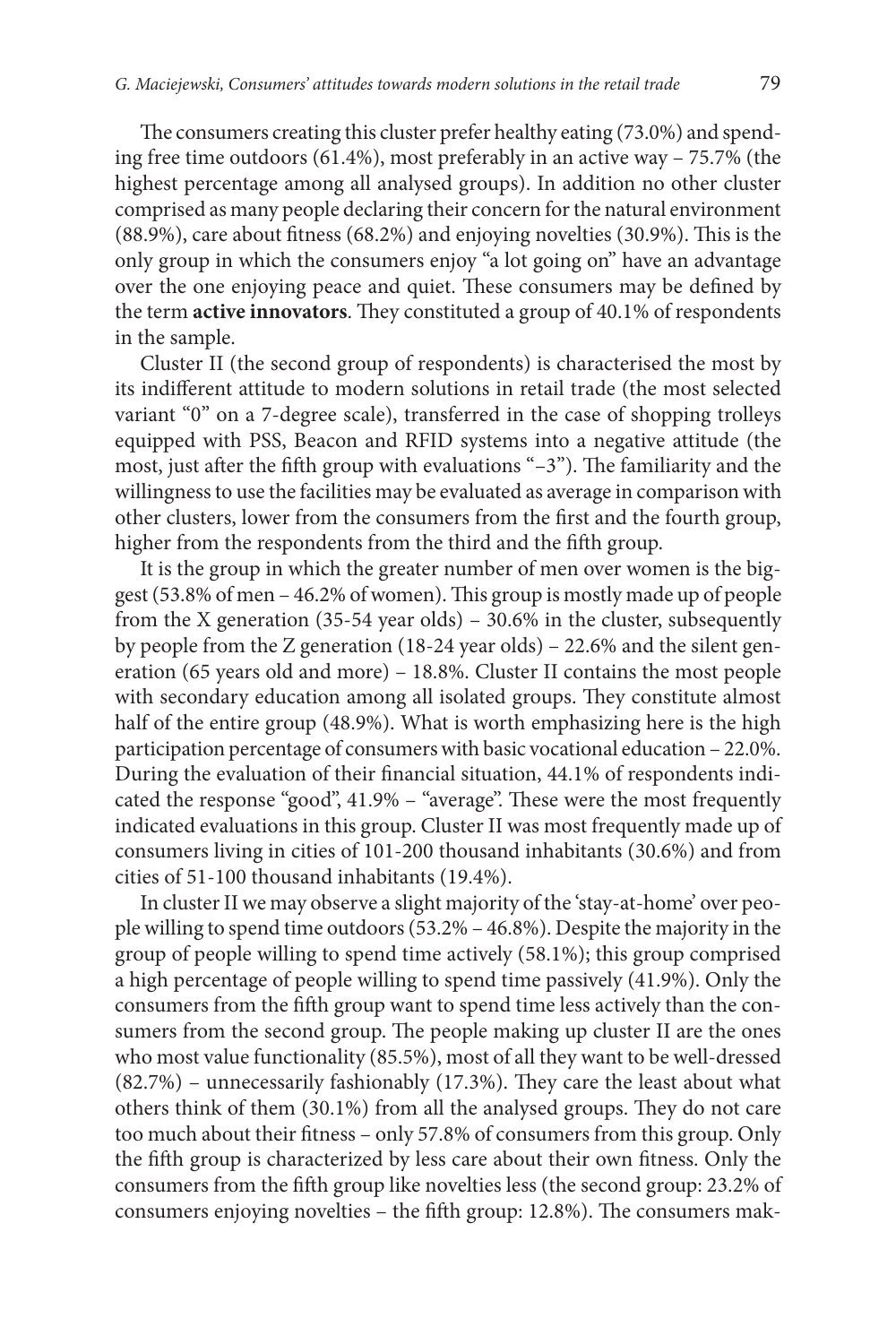ing up cluster II may be then defined by the term **independent pragmatists**. They constituted 17.9% of respondents in the collected sample.

Cluster III (the third isolated group of respondents). The negative attitudes towards modern solutions in the retail trade are the most noticeable in this group, just after cluster V. The awareness level of facilities offered by retailers is relatively low in this group. A relatively low number of consumers from this group use or intend to use such facilities.

In observing the structure of the third group we may notice that men are in the majority, constituting 53% of the respondents. Due to the the respondents' age, cluster III has the same percentage of people from the X generation (35-54 year olds), as well as from the Z generation  $(18-24 \text{ year olds}) - 29.3\%$ each. The third part is represented by consumers from the Y generation (25-34 year olds) – 22.1%. The third group comprises the most people possessing secondary and higher education (respectively: 43.6% and 40.9%). Cluster III also comprises respondents who, more frequently than in other groups, evaluated their financial situation as average. They constituted 46.7% of people in cluster III. As far as the place of residence is concerned most people live in cities of 101-200 thousand inhabitants (29.8%) and cities of 51-100 thousand inhabitants (20.4%), similar to the respondents in cluster II.

In comparison to the four remaining clusters in many respects consumers making up cluster III are ranked in the middle. It is due to the important attitude of respondents to novelties in respect of the considerations demonstrated. 26.8% of consumers from this group like novelties, and the mature, familiar solutions are favoured by 73.2% of respondents. The consumers from group III like novelties more than the respondents from the fifth and the second group, but less than from the first and the fourth group. Consumers from this group do not do anything most frequently nor most rarely in relation to other groups, except for the smallest declared determination among all groups to look fashionably (8.9%). These people may be then defined by the term **careful realists**. They constituted 17.4% of the investigated sample.

The fourth group of analysed consumers (cluster IV) is characterised by a positive attitude to modern solutions in the retail trade, a slightly lower one compared to the attitudes of the consumers from the first group. It may possibly result from a weaker awareness of these devices compared with the consumers in cluster I, although this awareness is at the higher level than in the second, third and fifth groups. A relatively good knowledge of modern solutions in this group of respondents was reflected in a high percentage of declarations of the use of these facilities in commercial outlets. The consumers forming cluster IV, more frequently than the consumers from other groups, declared the use of self service scales (91.4% of consumers from this group), self checkouts (91.8%), FCFS queuing systems (85.2%), vending machines (82.8%). The consumers in this group apparently appreciate a personal contact with a shop assistant. It is observed in their attitude to virtual advisers. No other group of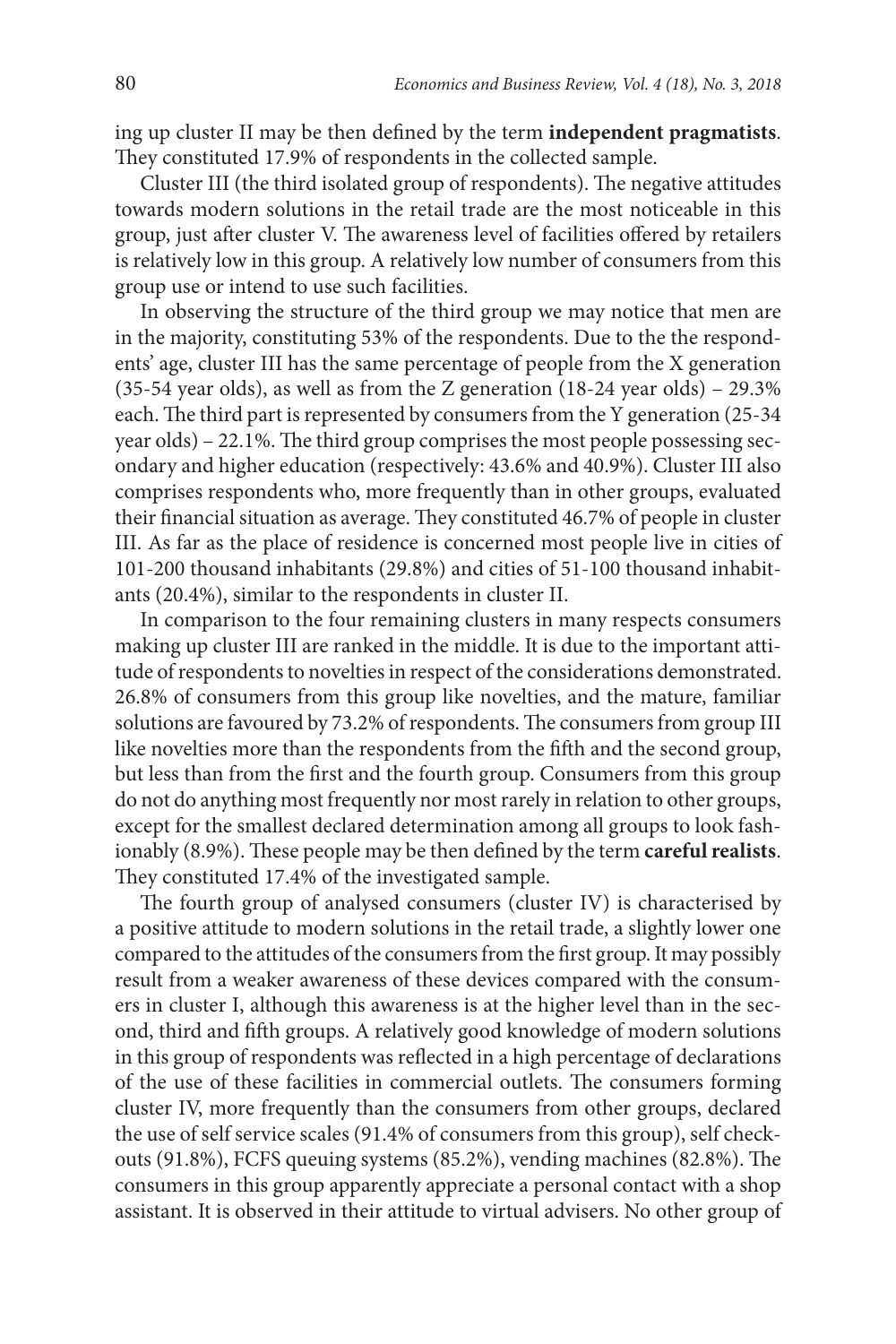respondents evaluated this solution with such a small number of responses: "a definitely positive attitude". Only 1.4% of respondents from this group provided the evaluation +3 on a 7-degree scale. Moreover, despite the familiarity with this solution by 90% of respondents from this cluster (the most among all groups), as many as 68.4% do not use and do not intend to use it in the future.

Women (55.5%) were in the majority in the fourth group, similarly to the first group. The structure of education looked similar as well. These were mainly people possessing secondary education (47.4%) and higher education (44.0%). Analysing the age structure, in cluster IV there were 37.8% of consumers aged 18-24 (Z generation), 32.1% aged 35-54 (X generation), 21.3% aged 25-34 (Y generation). The remaining 8.8% were people aged 55-64 years old (Boomers generation) and aged 65 and more – Silent generation. With reference to other groups, in cluster IV there were the most people from cities of 101-200 thousand inhabitants (33.5%).

Cluster IV is formed by the most polychronic consumers among the investigated groups, most frequently performing their duties at short notice (51.4%). They eat most unhealthily (such declarations were given by 36.1% – the most among all the groups). Just after the consumers from the first group they were the most open to novelties (28.0%), willing to spend time actively (75.0%), enjoying it when something' is going on (47.1%) – however, where care about fitness is concerned, not only do the consumers from the first group care about it but also the consumers from the third group. The respondents from the fourth group, the most of all groups, value good style and appearance (20.7%), just after the consumers from the fifth group, they most desire to look fashionable (21.2%) These consumers may be then defined as **busy conformists**.They constituted the second largest group of consumers studied – 20.1%.

The fifth group of consumers (cluster V) is characterised by the biggest scepticism in relation to modern solutions in the retail trade. Expressing their attitude to particular facilities they most frequently, among all isolated groups, marked the response –3 (a definitely negative attitude), and most rarely the response +3 (a definitely positive attitude). This group is characterized as well by the lowest level of familiarity with the proposed solutions, which is notably reflected in their reluctance to use them – the biggest among all isolated clusters. The respondents from this group do not use and do not intend to use not only the solutions appearing in Poland, such as intelligent trolleys, but also the ones present for many years, such as self service scales or vending machines. Thus, 38.3% of consumers from this group do not use trolleys equipped with a PSS system and do not intend to use them, the Beacon system – 35.4%, RFID system – 25.1%. In addition, from vending machines – 72.3%, self checkouts – 68.1%, reverse vending machines accepting returnable packaging – 58.3%, self checkouts – 49.6%, FCFS – 43.8%. Virtual advisers raise a reluctance as well – 60.5%, however in case of this solution the consumers from the fourth group are more sceptical than the consumers from the fifth group.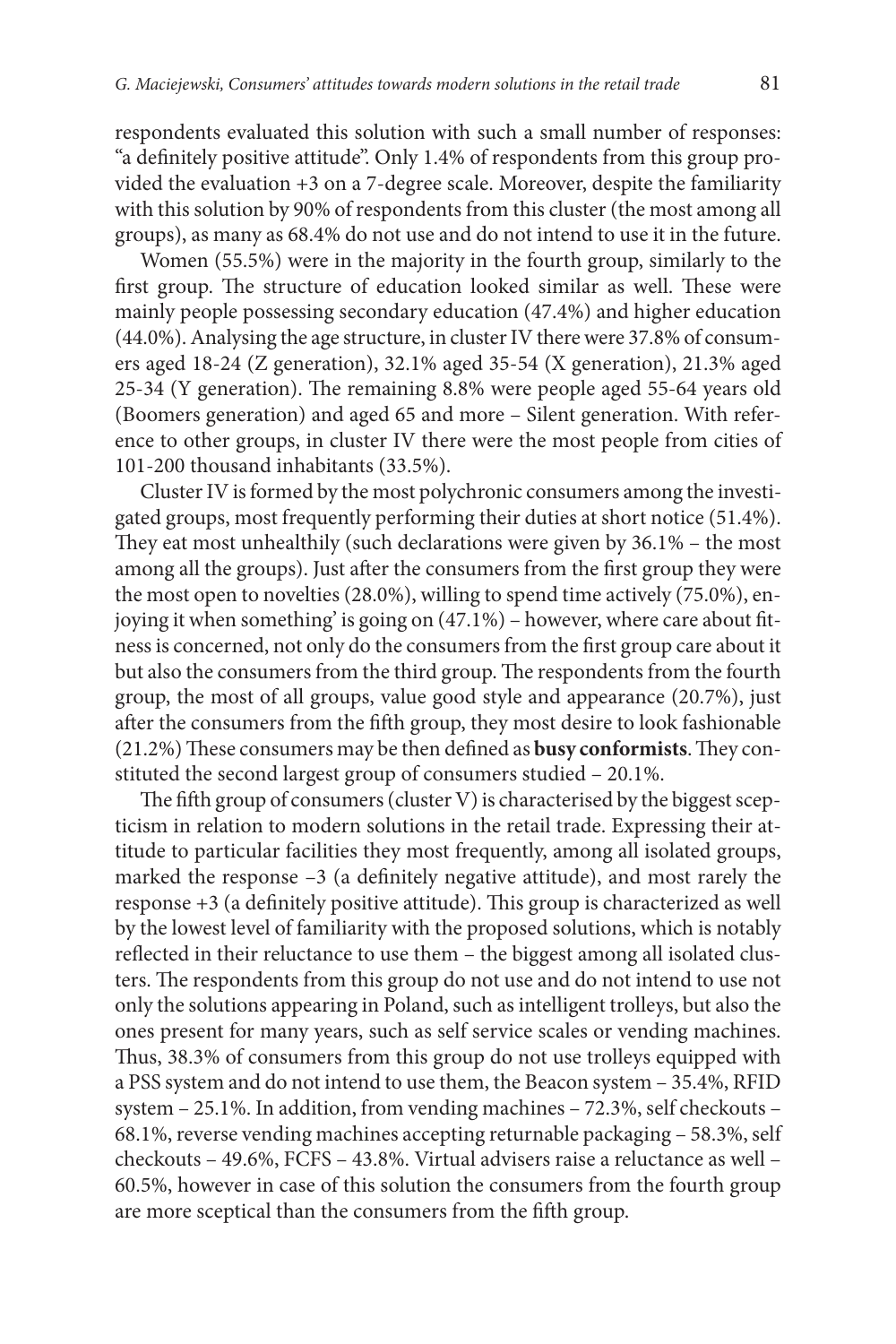Cluster V is characterised by the smallest gender disproportion among the isolated clusters, for 52.1% of men and 47.9% of women were in this group. However such a high percentage of people living in the country (25.0%) and in cities of 50-100 thousand inhabitants (22.9%) was not observed in any of the previous clusters. This group may be also defined as the oldest group among the isolated ones. It is formed equally by the representatives of the Boomers generation and the X generation (25% each); the third largest part consumers of the silent generation (18.8%). This group also seems to be poorly educated among the isolated groups. Despite the advantage of people with secondary education (39.2%), definitely more people than in other clusters had basic vocational education (29.2%) and primary education (10.4%). As far as the subjective evaluation of one's own financial situation was concerned the consumers from the fifth group most frequently evaluated it as average (33.3%) and good (31.3%). What is interesting is that this group comprised the most people describing their financial situation as very good (12.5%).

The consumers forming cluster V are definitely the 'stay-at-home' (77.1%), preferring passive ways of spending free time (68.8%) in peace and quiet (68.8%) – the highest percentage of all groups. These preferences are also observable in other declarations of people forming the fifth group. It is the only group in which the consumers are in the majority who admit that they do not care about their own fitness (56.2%) and although they do not care about fitness they most frequently declare healthy eating to be important (77.1%). What is interesting is that it is a group of consumers which cares most about the opinions of others (45.8%) and as a result they want, most of all, to look fashionable (22.9%). They are also the most conscientious of all respondents of doing their tasks before the deadline (77.1%). They maintain a great distance from novelties. Only 12.8% of consumers from this group declare that they like novelties, the remaining consumers select what is known and tested – 87.2%. They care least about the natural environment. Such a declaration was provided by 76.6% of consumers in cluster V. These people may be then defined by the term **withdrawn sceptics**; they constituted the least numerous group of respondents in the sample – 4.6%.

#### **Conclusions**

The research results indicate the positive attitudes of the consumers studied towards all analysed modern solutions in the retail trade, in particular at the emotional level. They thereby confirm the hypothesis assumed in the introduction to this paper. What is worth emphasizing is the fact that it was observed that the very lack of knowledge of a given device or its non-use does not have to denote that the consumer has a negative attitude towards it. The very image of a specific facility and the benefits it brings causes positive reactions among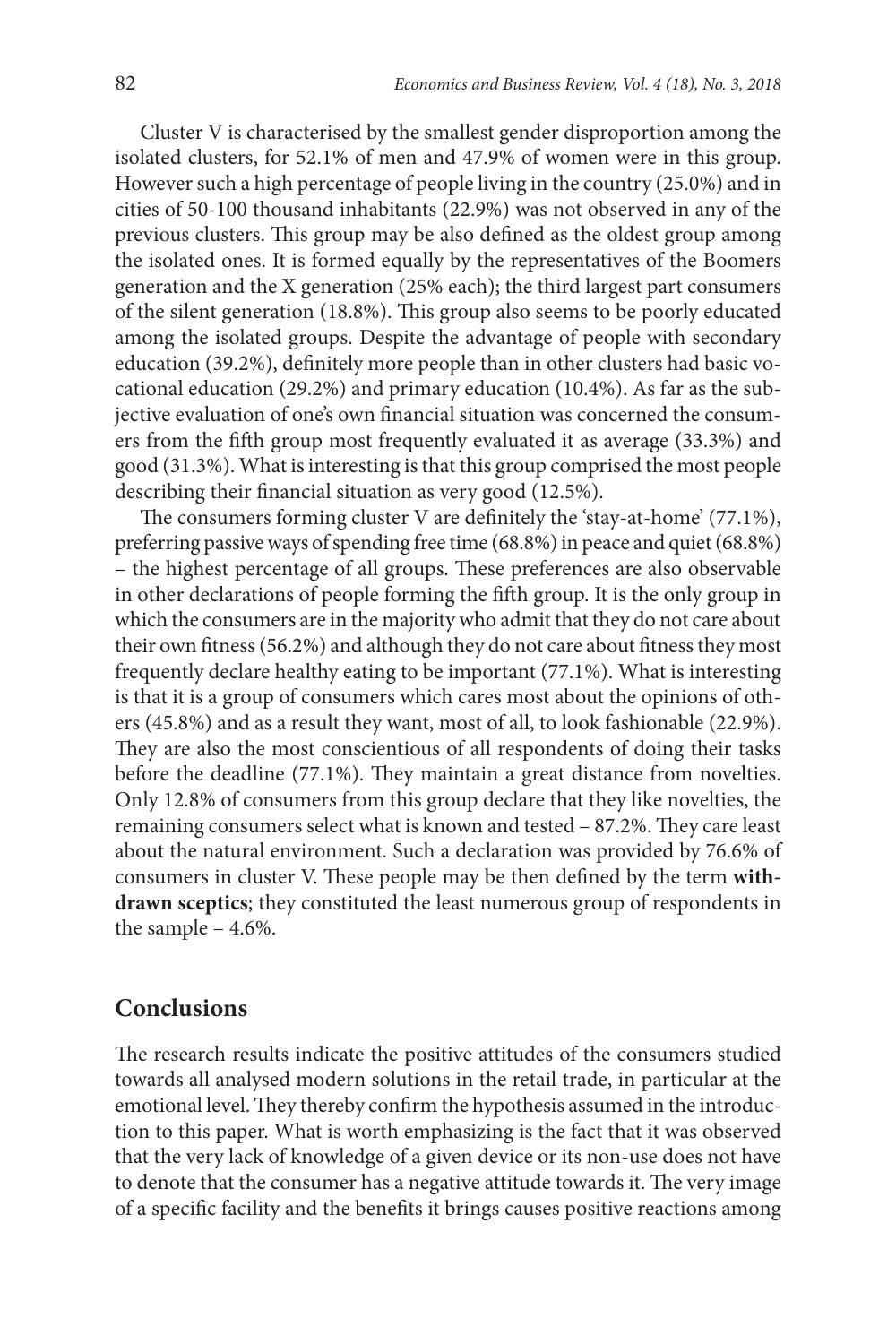them. The example here may be the relatively unknown but there was a positive perception of intelligent shopping trolleys. On the other hand a wide awareness of a given solution does not have to denote its common acceptance and its use now and in the future. Virtual advisers can be an example of this who tried to replace a direct, personal contact of a shop assistant with a consumer.

One of the methods of cluster analysis applied – Ward's method – for the purpose of obtaining more profound analysis of the obtained results – allowed a focus on the considerable lack of similarity amongst the consumers analysed. As a result of the analyses the dendrogram indicated many different clusters of consumers, which were eventually isolated into five relatively homogeneous groups of respondents. The largest group (40.1%) consisted of the so-called "active innovators" characterised by the most positive attitude to the solutions analyzed and the most frequent use of this type of devices among all isolated clusters.The second largest group of respondents (20.1%) and the second most favourable group to new technologies in the retail trade were the so-called "busy conformists". On the other hand the group of consumers who may be defined as "independent pragmatists" (17.9% of the total respondents) were the example of a neutral attitude to the modern solutions proposed, which are selected depending on needs or necessity. The relatively big indifference tending towards negative attitudes in respect of solutions put forward was characterised by the subsequent isolated group of consumers – "careful realists" constituting 17.4% of the sample. They are not very keen on novelties, relying most of all on tested solutions. They need time to accept the suggested facilities. The "withdrawn sceptics" were at the opposite pole as compared to "active innovators". The "withdrawn sceptics" constituted the least numerous group of consumers analyzed (4.6%). They are characterized by the biggest scepticism among all clusters, not only to modern solutions in the retail trade, but also to any novelties and changes. This is the oldest age group and relatively poorly educated, originating more frequently than others from small places. Probably such features are decisive in explaining the reasons for lack of their enthusiasm for modern solutions in the retail trade. The research results obtained should be interpreted with care as they are not representative for the entire population.

The research results and their analyses entail certain practical implications being potentially helpful for commercial companies in gaining a competitive advantage. As presented here consumers purchasing goods in retail outlets do not constitute a homogenous group. A new generation of consumers, a generation of current 18 years-olds, called the Z generation, the screen generation, just entering the market, will certainly expect the solutions in their commercial outlets as described in this article. While searching for goods and services essential for them they will not look around the shop and ask others where they are located, but stare at their smart-phones, tablets, screens and they will precisely follow the places displayed on these screens. On the other hand consumers sceptically oriented towards the solutions described here will certainly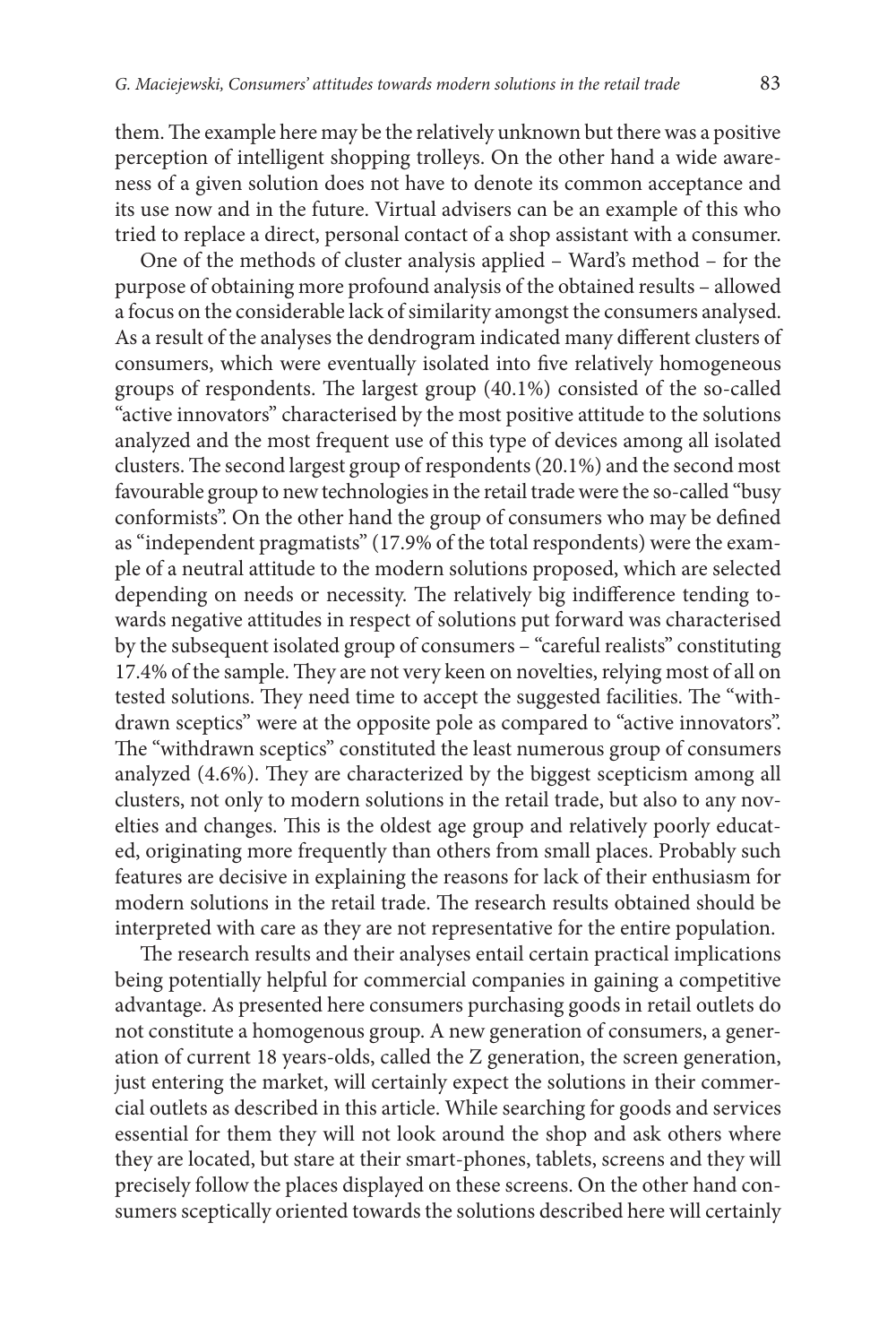be convinced to use them when they are able to freely test them when the solutions adopted are adjusted to their education level and social competences and when they are able to rely on friendly and competent assistance from the staff in the retail outlet. Commercial enterprises willing to make increased profits from these solutions should care not only about the physical distribution of these devices in their retail outlets but also prepare sales personnel, particularly those responsible for customer service, for the role of an educator and promoter of the solutions implemented.

#### **References**

- Albarracin, D., & Shavitt S. (2018). Attitudes and Attitude Change. *Annual Review of Psychology, 69*, 299-327.
- Biswas, A., & Roy, M. (2018). Technology acceptance perception for promotion of sustainable consumption. *Environmental Science and Pollution Research International, 25*(7), 6329-6339. doi: 10.1007/s11356-017-0964-4
- Bolton, R. N., Parasuraman, A., Hoefnagels, A., Migchels, N., Kabadayi, S., Gruber, T., & Solnet, D. (2013). Understanding Generation Y and their use of social media: a review and research agenda*. Journal of Service Management*, *24*(3), 245-267.
- Brosdahl, D. J., & Carpenter, J. M. (2011). Shopping orientations of US males: a generational cohort comparison. *Journal of Retailing and Consumer Services, 18*, 548-554.
- Falkowski, A., & Tyszka, T. (2009). *Psychologia zachowań konsumenckich.* Gdańsk: Gdańskie Wydawnictwo Psychologiczne.
- Foscht, T., Schloffer, J., Iii, C. M., & Chia, S. L. (2009). Assessing the outcomes of Generation-Y customers' loyalty. *International Journal of Bank Marketing, 27*(3), 218-241.
- Goban-Klas, T., & Sienkiewicz, P. (1999). *Społeczeństwo informacyjne: szanse, zagrożenia, wyzwania*. Kraków: Wydawnictwo Fundacji Postępu Telekomunikacji.
- Gołąb-Andrzejczak, E. (2014). Lojalność w społeczeństwie informacyjnym na przykładzie "pokolenia Millennium", *Marketing i Rynek*, *11*, 11-21.
- Hoyer W. D., MacInnis D. J., & Pieters R. (2013). *Consumer behavior*. Mason: South-Western College Learning.
- Ito, Y. (1980, March). The Johoka Shakai approach to the study of communication in Japan. *Keio Communication Review*, *1*, 3-12.
- Knežević, B., Delić, M. (2017). Young consumers' perception of problems and usefulness of mobile shopping applications. *Entrepreneurial Business and Economics Review*, *5(1)*, 43-55. doi: 10.15678/EBER.2017.050103
- Kucharska, B. (2014). *Innowacje w handle detalicznym w kreowaniu wartości dla klienta*. Katowice: Wydawnictwo Uniwersytetu Ekonomicznego w Katowicach.
- Kushwaha, T., Ubeja, S., & Chatterjee, A. S. (2017). Factors influencing selection of shopping malls: an exploratory study of consumer perception. *Vision, 21*(3), 274- -283. doi: 10.1177/0972262917716761